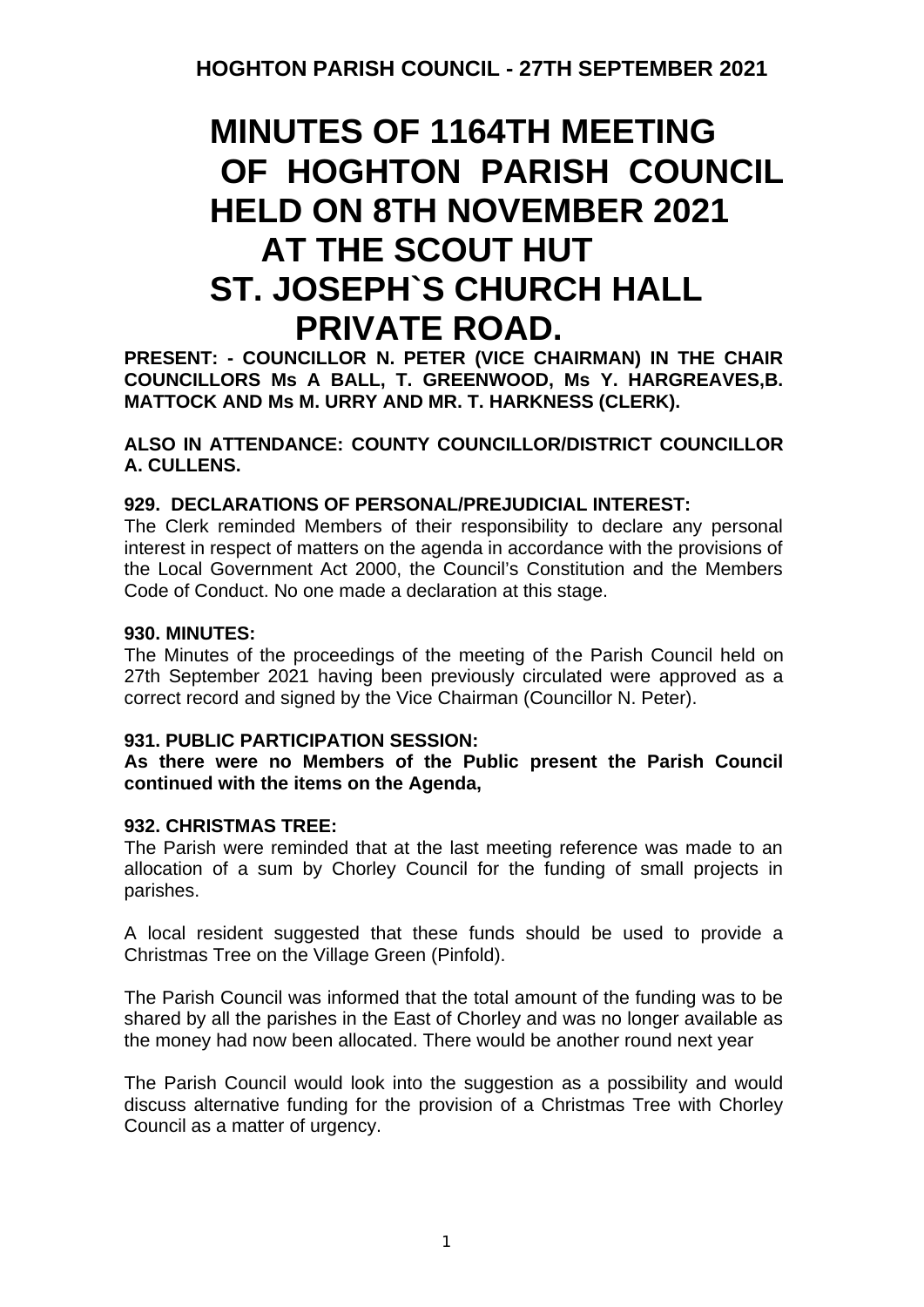### **933. POLICE REPORT:**

### **(A). LIAISON:**

The police officer responsible for Hoghton submitted his apologies.

There had been a range of consultations issued by the Police and Crime Commissioner since the last meeting regarding various topics. Details had been circulated.

### **(B). CONSUMER ALERTS – TRADING STANDARDS:**

The Clerk submitted the latest consumer alerts from the County Council's Trading Standards Officer.

### **934. LALC REPORT:**

Updates from LALC on current issues had been circulated since the last meeting together with various consultation documents together with the enewsletter and the Association`s Annual Accounts.

Members were reminded that the 77th LALC AGM would be held on 20th November 2021 via Zoom.

# **935. HIGHWAYS AND FOOTPATHS:**

### **(A). QUAKER BROOK LANE/THE STRAITS - TRAFFIC:**

The County Council had responded to the concerns raised regarding road safety in this locality and considered that there was limited action it could take

As a result of this County Councillor Cullens was to meet the Cabinet Member for Highways at the County Council with the view to a site visit regarding the proposed traffic management scheme.

The Parish Council would attend this visit.

In the meantime a public meeting would be held with local residents and they would be asked to submit representations to the County Council.

### **(B). PRIVATE ROAD - FLOODING ST. JOSEPH`S CHURCH HALL:**

Some work had been carried out to try to solve the flooding issues.

County Councillor Cullens was thanked for arranging this.

### **(C). FOOTPATH :**

The Parish Council were informed of further developments on the footpath leading from Hey Barn to the housing development in South Ribble.

The comments had been passed to the County Council and County Councillor Cullens agreed to take this up with the Countryside Officer at the County Council.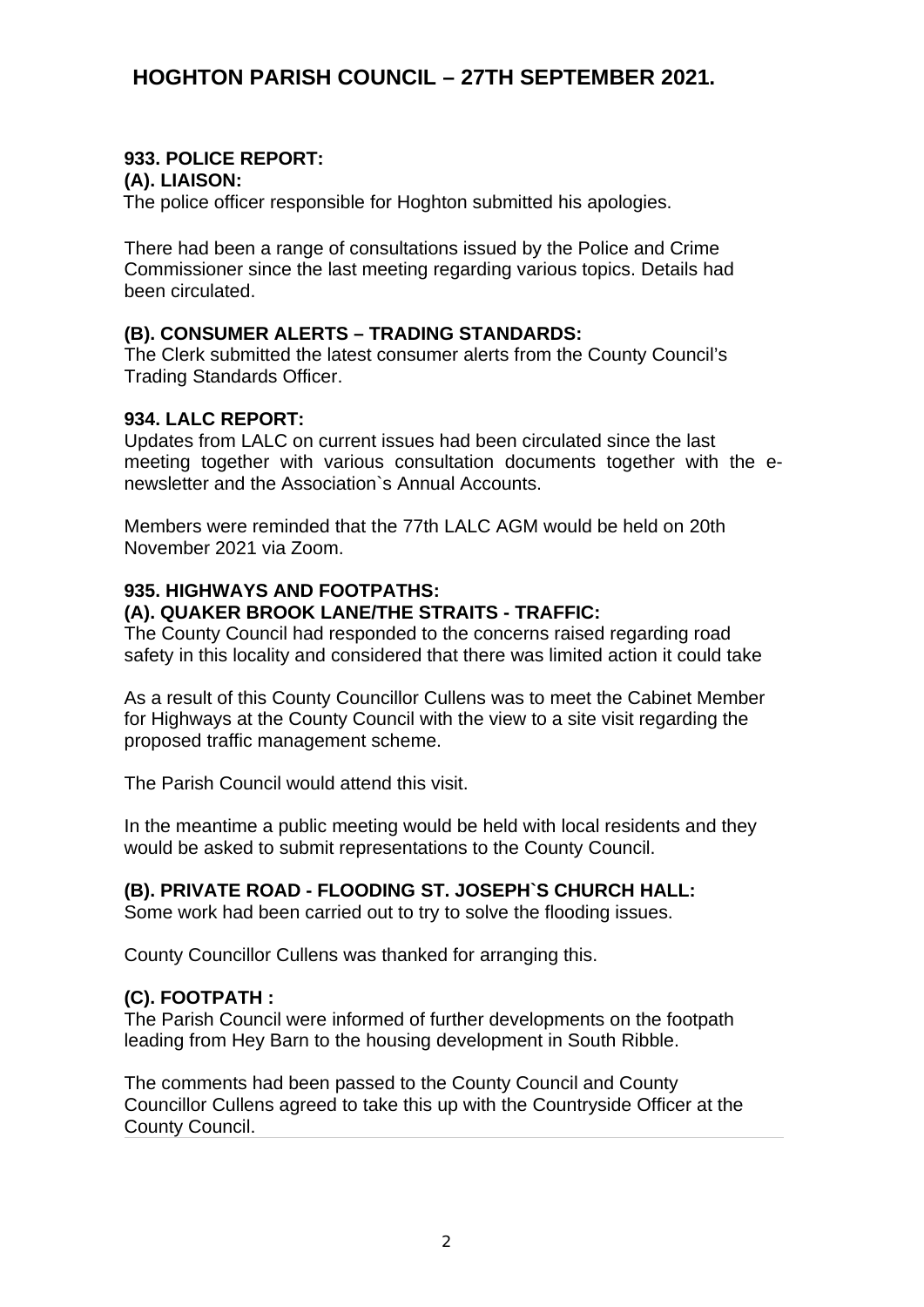### **(D). STATION ROAD:**

The County Council had asked Openreach to cut back the hedge and would monitor this to ensure the work was done.

They had also asked Chorley to reduce the hedge at the Blackburn Old Road junction with Station Road and it appeared some work had been done.

### **(E).GIB LANE/CHAPEL LANE:**

The County Council had asked their contractors to undertake the work to the footways but no work had yet taken place.

County Councillor Cullens agreed to ask the County Council about the lack of progress.

### **(F). ROAD SIGN HOGHTON LANE:**

The County Council had accepted responsibility for the deer warning signs and the Traffic Management Team would look into this.

### **(G). CYCLE LANE:**

The County Council did not wish to introduce a cycle lane on the A675 through the Parish.

### **(H). DOVER LANE - TEMPORARY CLOSURE:**

Dover Lane would be closed temporarily from 01/11/21 to 05/11/21 to enable Network Plus on behalf of Electricity North West to install a new customer connection. The alternative route was Hoghton Lane - Sandy Lane - Windmill Lane.

This had now been extended to 11th November 2021.

### **(I). HIGHWAYS WINTER BRIEFINGS:**

The winter briefings had now re-started and the policy document and the latest briefing had been circulated.

### **936. CHORLEY/COUNTY COUNCIL REPORT:**

There was to be a customer survey on Flooding Strategy which would be jointly undertaken by the County Council and Chorley Council.

Details would be found on the County Council website.

All councillors at Chorley were to receive an allocation of funds for local community projects from 1st April 2022.

There would be a presentation to County Councillors on a programme on all road works to be carried out in the next twelve months.

Details of roads identified for work in Chorley would be would circulated to all Members.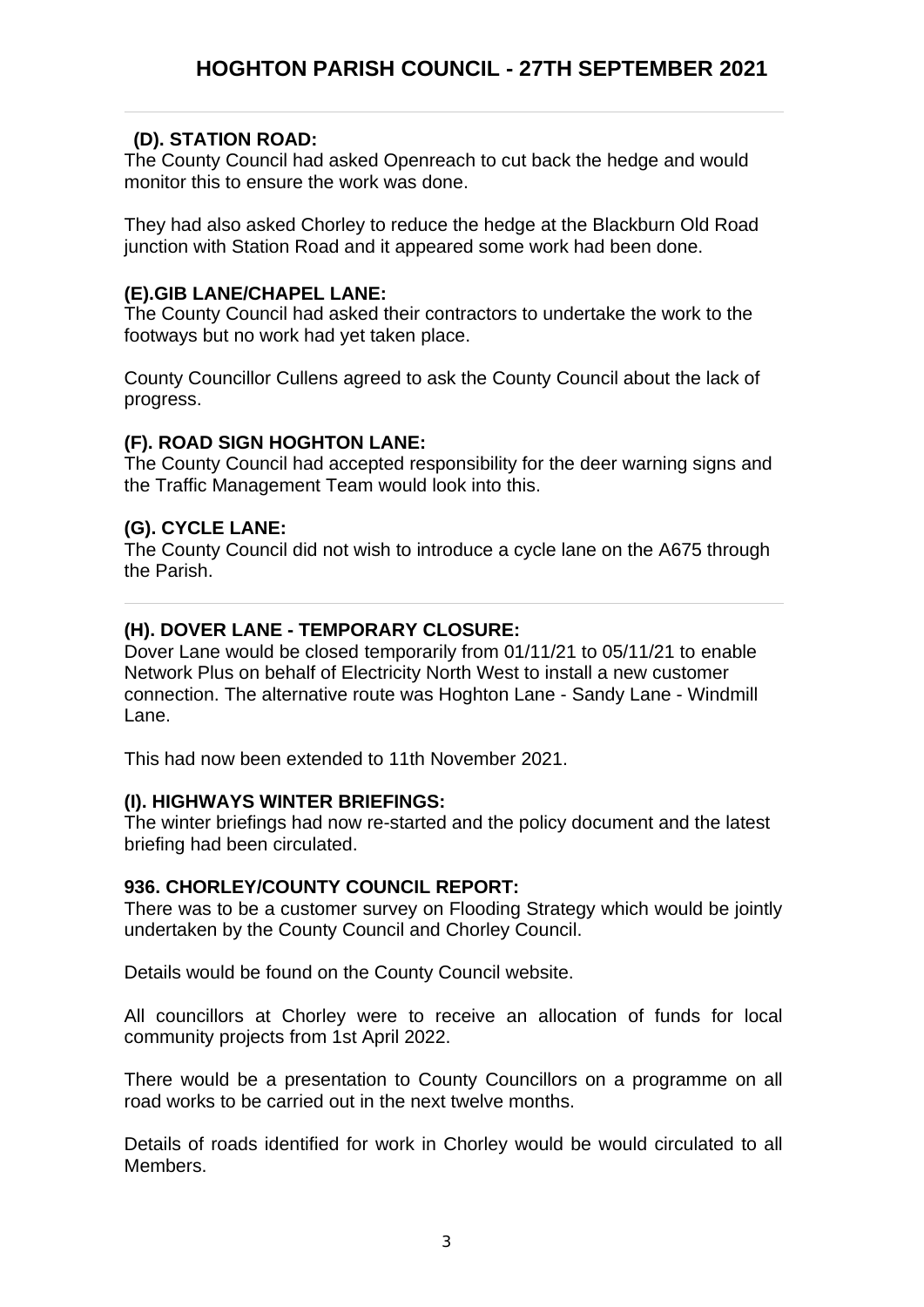### **937. PLANNING REPORT:**

**(A) DECISIONS:**

The following decisions had been made since our last meeting.

1,Erection of a detached outbuilding to accommodate a garden summerhouse Brookhouse Barn Hoghton Lane (App no 21/01096/FULHH) - Withdrawn.

2, Application to discharge Conditions 5 (Archaeology) 6 (Bat Protection) and 7 (Landscape Management Plan) of planning permission 18/00832/FUL Conversion of former shuttle shop to dwelling) The Shuttle Shop Viaduct Road (App no 21/01205/DIS) - Conditions Discharged.

3. Erection of five dwellings and garages Straits Farm The Straits. (App no 21/00965/FUL) - Granted.

4. Erection of dwelling house Straits Farm The Straits (App no 21/01053/FUL) - Granted.

5. Erection of dwelling house Straits Farm The Straits (App no 21/01054/FUL) - Granted.

6. Conversion of Barn and shippon to dwelling Straits Farm The Straits (App no 21.01051/FUL). - Granted.

7. Erection of a detached outbuilding to accommodate a garden summer house (retrospective) 10 Long Barn Row (App no 21/01037/FULHH). - Granted.

#### **(B). APPLICATIONS:**

The following applications has been received since the last meeting of the Parish Council.

1. Enlargement of former extension to southern elevation (Retrospective) Listed Building Consent Dover Farm Blackburn Old Road (App no 21/01158/LBC)

2. Enlargement of former extension to southern elevation (Retrospective) Dover Farm Blackburn Old Road (App no 21/01157/FULHH).

3, Erection of detached orangery including swimming pool Brindle Lodge Hoghton Lane (App no 21/01238/FULHH).

*Councillor Ms A.Ball declared an interest in this application and took no part in the discussion or voting*

4.Erection of single storey side extension and entrance porch to the existing village hall and single storey front extension to pavilion Village Hall Blackburn Old Road. (App no 21/00703/FUL.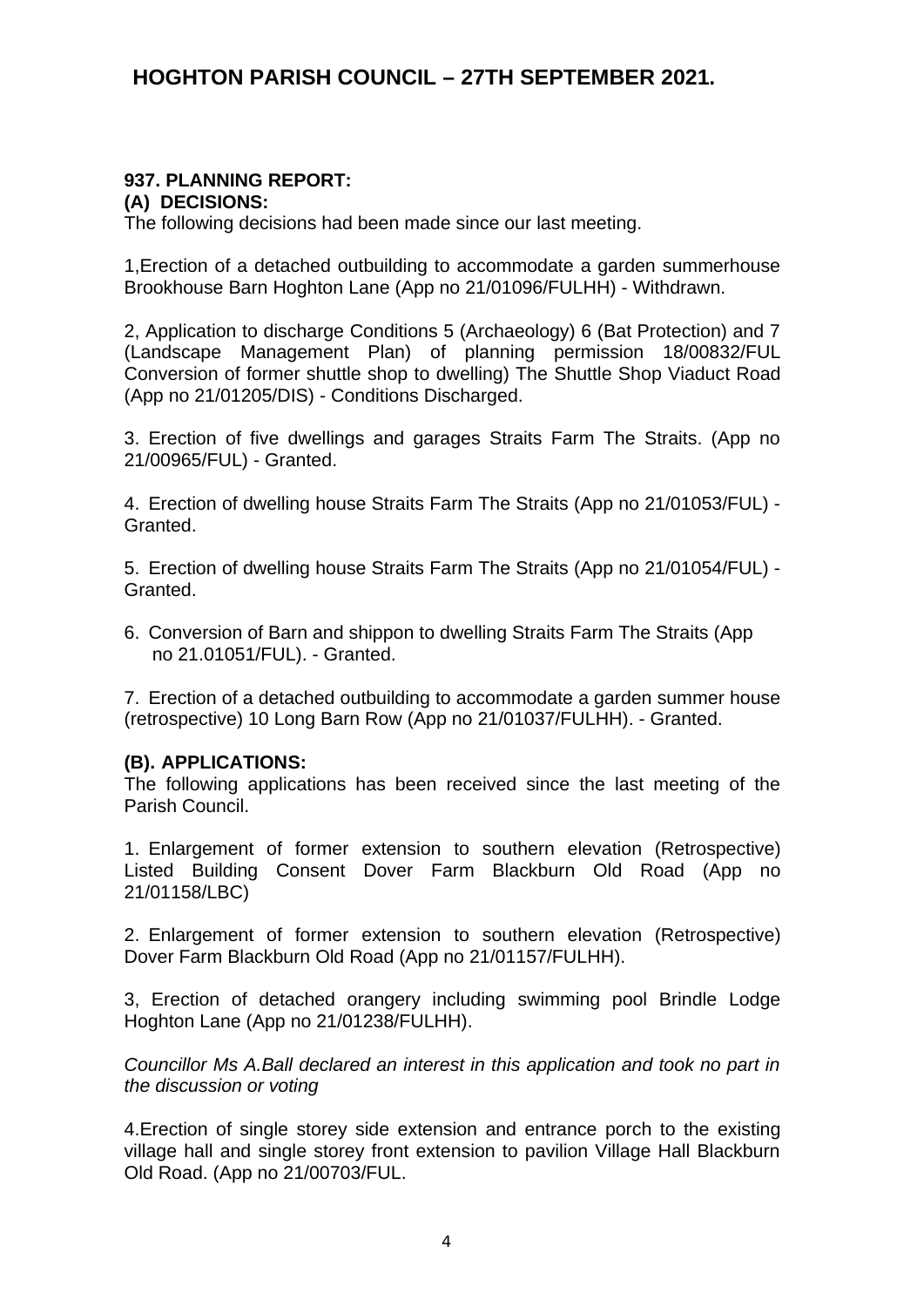5. Application for works to protected a protected tree - Chorley BC TPO (10) 1991 Sheringham Quaker Brook Lane (App no 2101300/TPO).

Details had been circulated to all Members regarding these applications and no observations were made.Chorley Council would be informed.

### **(C). TREE PRESERVATION ORDER- STRAITS FARM THE STRAITS:**

Chorley Council had confirmed the making of a tree preservation order in respect of two oak trees at Straits Farm. (Chorley Borough Council Tree Preservation Order No 8 (Hoghton) 2021.

### **938. ACCOUNTS FOR PAYMENT:**

The Clerk submitted the following accounts for payment

| 1. A.<br><b>Harkness</b>       | Salary and expenses quarter ended 30<br>September 2021. | £869.05 |
|--------------------------------|---------------------------------------------------------|---------|
|                                |                                                         |         |
| 2.HMRC                         | Tax                                                     | £194.04 |
|                                |                                                         |         |
| 3.A.<br>Harkness               | Renewal of cyber security package software              | £26.66. |
|                                |                                                         |         |
| 4.<br>Whitehead<br>and Aldrich | <b>Payroll Administration</b>                           | £54.00. |
|                                |                                                         |         |
| 5 D.Metcalfe                   | <b>Website Renewal</b>                                  | £71.86. |
|                                |                                                         |         |
| 6.CPRE                         | <b>Annual Subscription</b>                              | £36.00  |

The accounts were approved and cheques signed.

#### **939. BUDGET PROCESS:**

A note on the process for the making of the annual budget was circulated.

#### **940. HALF YEARLY FINANCIAL STATEMENT AND ESTIMATES 2022/23:**

A half yearly financial statement and report was circulated dealing with the Parish Council's Estimates for 2022/23 the report gave details of actual spending in 2019/20 together with an update of spending in the current financial year and set out the proposed estimated spending for 2022/23.

The Clerk indicated the amount of expenditure required if the Parish Council was to meet these targets and the anticipated balance at the end of the year. The financial statement was accepted

 The Parish Council was reminded that last year they had agreed that the Clerk should receive an annual increase in his salary.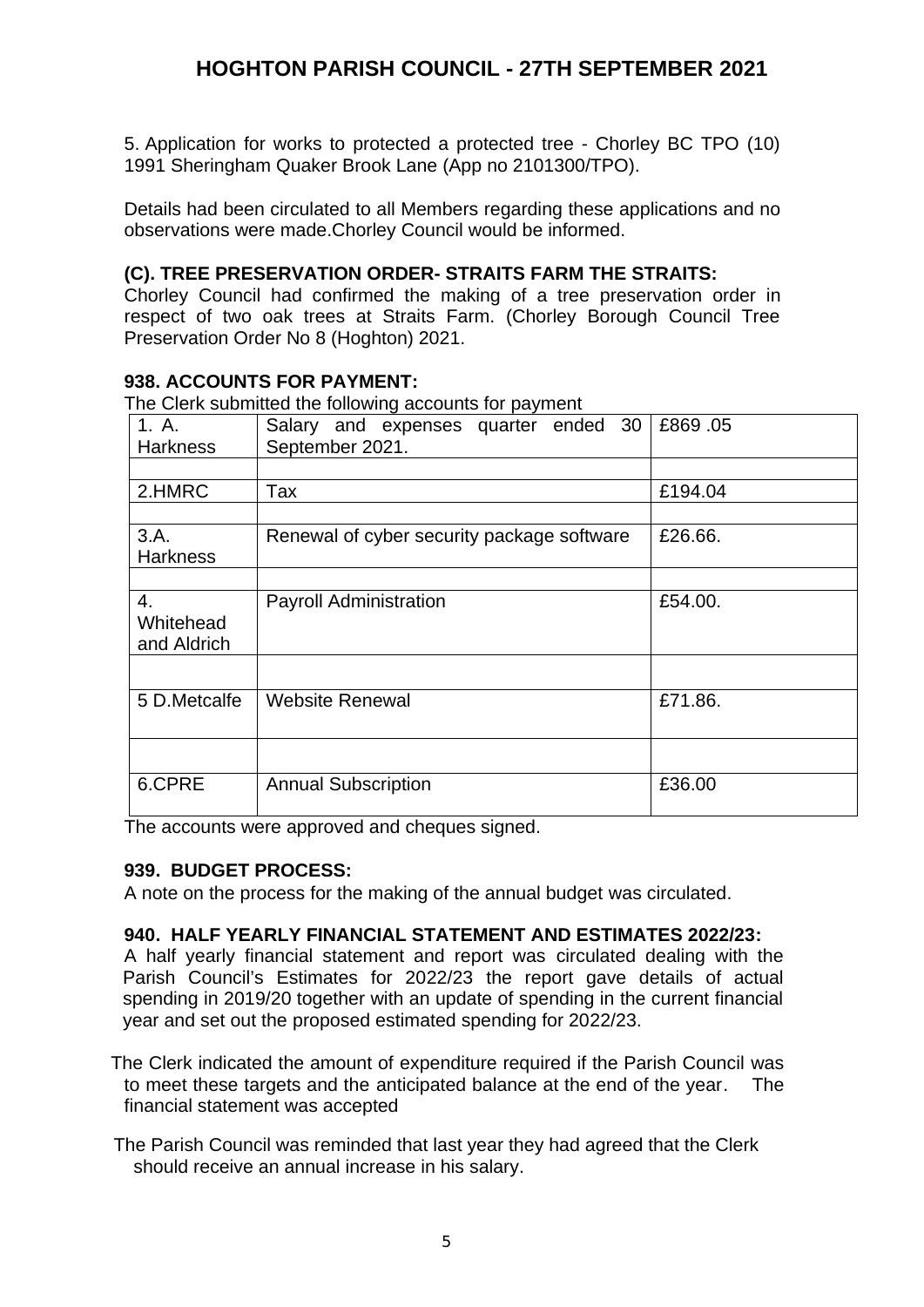The Parish Council then decided what the precept should be for next year.

The Estimates as set out below were approved and the Parish Council's 2022/23 precept on Chorley Council would be £6,000.00.

# **HALF YEAR FINANCIAL STATEMENT 2021 AND ESTIMATES 2022/2023**

| <b>LAST</b><br>2019/20 | <b>YEARDESCRIPTION</b>                  | <b>CURRENT</b><br><b>YEAR</b><br>2020/21 |                    | <b>ESTIMATES</b><br>2022/23 |
|------------------------|-----------------------------------------|------------------------------------------|--------------------|-----------------------------|
| <b>ACTUAL</b><br>£     |                                         | <b>ORIGINAL</b><br>£                     | <b>ACTUAL</b><br>£ | £                           |
| <b>RECEIPTS</b>        |                                         |                                          |                    |                             |
| 3552.00                | <b>B/FWD</b>                            | 4677.00                                  | 4677.00.           | 3785.00.                    |
| 5833.00                | PRECEPT                                 | 5833.00                                  | 5833.00            | 5833.00                     |
| 167.00                 | <b>GRANTS/OTHER</b>                     | 167.00                                   | 167.00             | 167.00                      |
| 147.00                 | VAT                                     | 108.00                                   | 108.00             | 150.00                      |
| 1794                   | <b>CIL PAYMENTS</b>                     | <b>NIL</b>                               | NIL                | NIL                         |
| 11493.00               | <b>TOTAL RECEIPTS</b>                   | 10785.00.                                | 10785.00.          | 9935.00.                    |
| <b>PAYMENTS</b>        |                                         |                                          |                    |                             |
| 3709.00                | PAYROLL                                 | 3750.00                                  | 3079.00            | 4150.00                     |
| 796.00                 | PINFOLD                                 | 850.00                                   | 874.00             | 900.00                      |
| 225.00                 | GRANTS - SECTION 225.00<br>137 PAYMENTS |                                          | 25.00              | 300.00                      |
| 711.00                 | <b>INSURANCE</b>                        | 800.00                                   | 853.00             | 900.00                      |
| 174.00                 | <b>SUBSCRIPTIONS</b>                    | 200.00                                   | 195.00             | 250.00                      |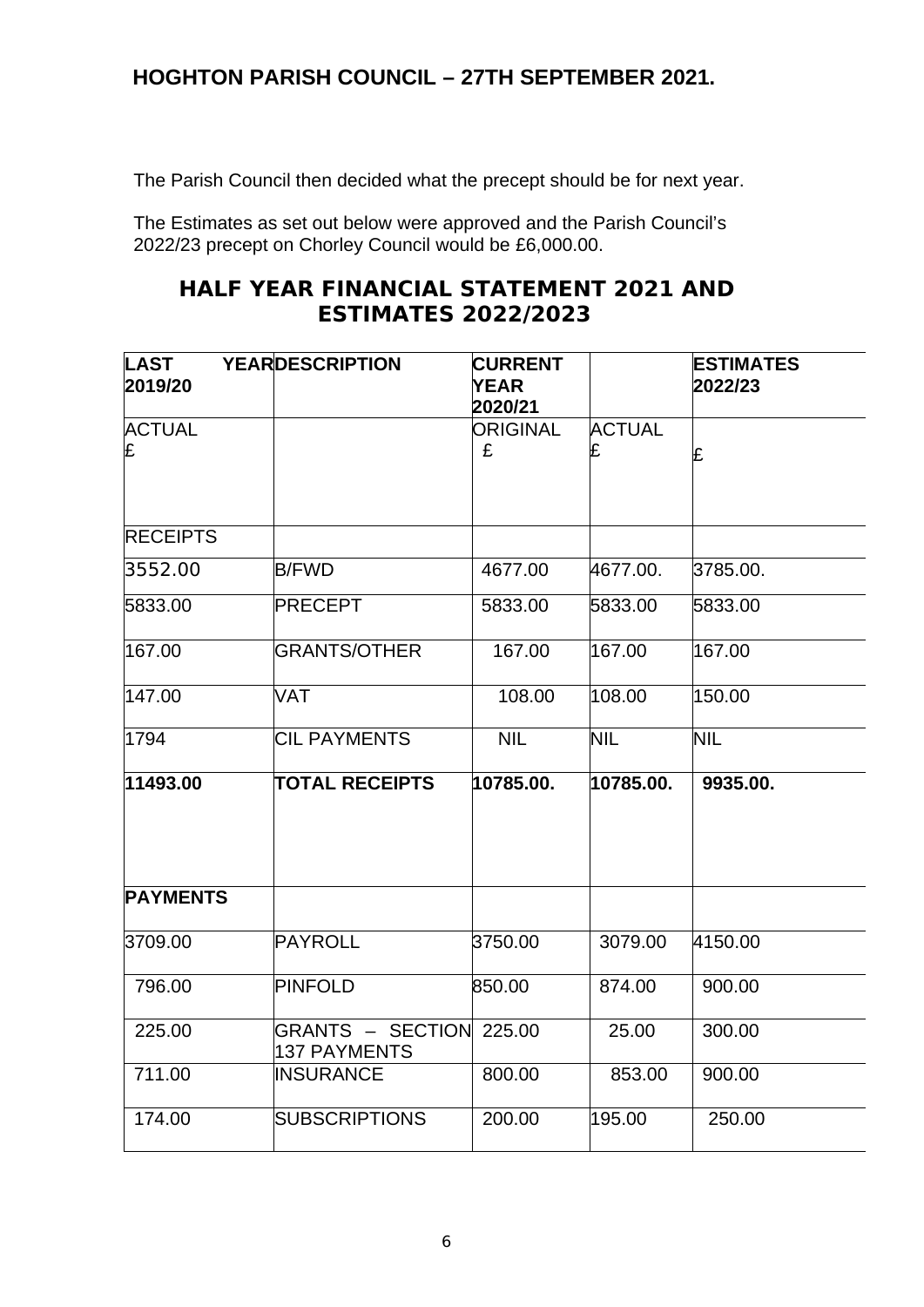| 200.00     | HIRE<br>OF<br>ROOMS/ZOOM<br><b>RENTAL</b> | 220.00     | 74.00   | 220.00     |
|------------|-------------------------------------------|------------|---------|------------|
| 128.00     | <b>STATIONERY</b><br><b>EQUIPMENT</b>     | AND 300.00 | 200.00  | 300.00     |
| 40.00      | WREATH                                    | 50.00      | 50.00   | 50.00      |
| 500.00     | <b>NOTICE BOARDS</b>                      | 600.00     | 600.00  | 200.00     |
| <b>NIL</b> | <b>ELECTION FEES</b>                      | 400.00     | 294.00  | 300.00     |
| 170.00     | MAINTENANCE                               | 800.00     | NIL.    | 800.00     |
| 122.00     | <b>PAYROLL SERVICES</b>                   | 202.00     | 162.00  | 250.00.    |
| 100.00.    | WEBSITE                                   | 144.00     | 144.00  | 150.00     |
| 945.00     | WAR MEMORIAL                              | 500.00     | 580.00  | 250.00     |
| <b>NIL</b> | <b>PINFOLD</b><br><b>GATE/STORY BOARD</b> | 100.00     | 85.00   | <b>NIL</b> |
| 7820.00    | TOTAL                                     | 9141.00    | 7215.00 | 9020.00    |

### **941.WAR MEMORIAL:**

The Vice Chairman (Councillor N. Peter) would arrange for the flag to be flown at the War Memorial on Armistice Day (11th November) and on Remembrance Sunday (14th November).

#### **942. CRIPPLEGATE LANE:**

Councillor Cullens Cullens had asked for enforcement action to be taken relating to the feeding of the ducks and the escalation of the rat problem.

#### **943. WREATH LAYING CEREMONY SUNDAY 14TH NOVEMBER 2021:**

The Clerk reported the arrangements for the Remembrance Day Procession and Service. The wreath laying ceremony was as in previous years. The party would assemble on the car park of Holy Trinity Church leaving at 9.50 a.m. to walk in procession down to the cenotaph for a short service. After the Act of Remembrance the party would return to the church for the service at 10 30 a.m.

The Chairman of the Parish Council (Councillor T. Greenwood) would read a lesson during the service.

Councillors Ms A.Ball, B. Mattock and Ms M. Urry were unable to attend and gave their apologies.

#### **944. COMMUNICATIONS UPDATE:**

Consultations had been circulated to the Parish Council on various topics.

### **945.BUS IMPROVEMENT SURVEY:**

The County Council had issued a consultation document requesting the views of the Parish Council on bus service improvement in the Parish.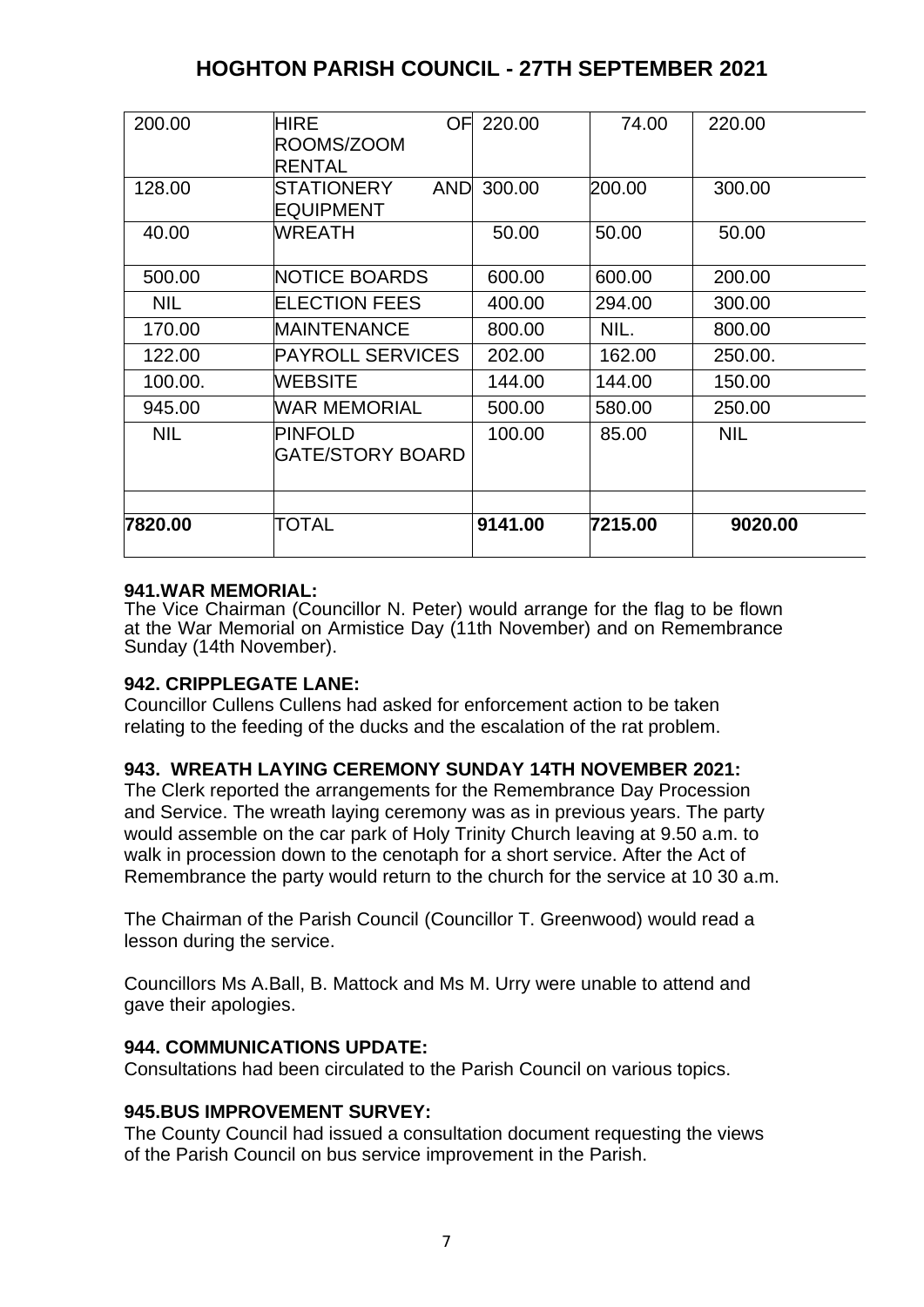The Parish Council did not wish to comment.

There would be a joint meeting with the County Council and the bus service operators in December 2021.

### **946.TREE PLANTING IN HOGHTON:**

The Parish Council had been asked if it intended to plant any trees in Hoghton under Chorley Council`s Emergency Tree Plan.

Further developments were awaited.

#### **947.CHORLEY/PARISH LIAISON MEETING:**

There was a meeting on Wednesday 20th October 2021.

### **948.QUEEN`S PLATINUM JUBILEE:**

The Parish Council had been approached to see if we would provide a beacon to mark the Jubilee. The de Hoghton Estate would be asked if there was a possibility of siting a beacon at Hoghton Tower.

Consideration would be given at the next meeting to other events and functions to mark the Jubilee.

### **949.COMMUNITY ASSETS SCHEME:**

A local resident had asked the Parish Council to consider such a scheme where it would join with residents to buy the Post Office housing site and turn it into an amenity area with seating etc.

The Parish Council agreed to explore the possibility of such a scheme,

In the meantime the De Hoghton Estate would be asked to dedicate the triangle of land adjacent to the housing site to the Parish.

#### **950. PARISH COUNCIL VACANCY:**

A local resident had indicated his interest in the vacancy.

He would be invited to meet the Parish Council for discussions on his interest prior to the next meeting on 13th December 2021.

### **951. PARISH COUNCIL WEBSITE:**

Discussions would be held with the present operator of the Parish Council website with the view to enhancing it.

#### **952. DATE OF NEXT MEETING:**

Monday 13th December 2021 at 7.30 p.m. in the Scout Hut St. Joseph`s Church Hall Private Road.

There being no further business the Chairman of the meeting (Councillor N. Peter) declared the meeting closed at 9.45 p.m.